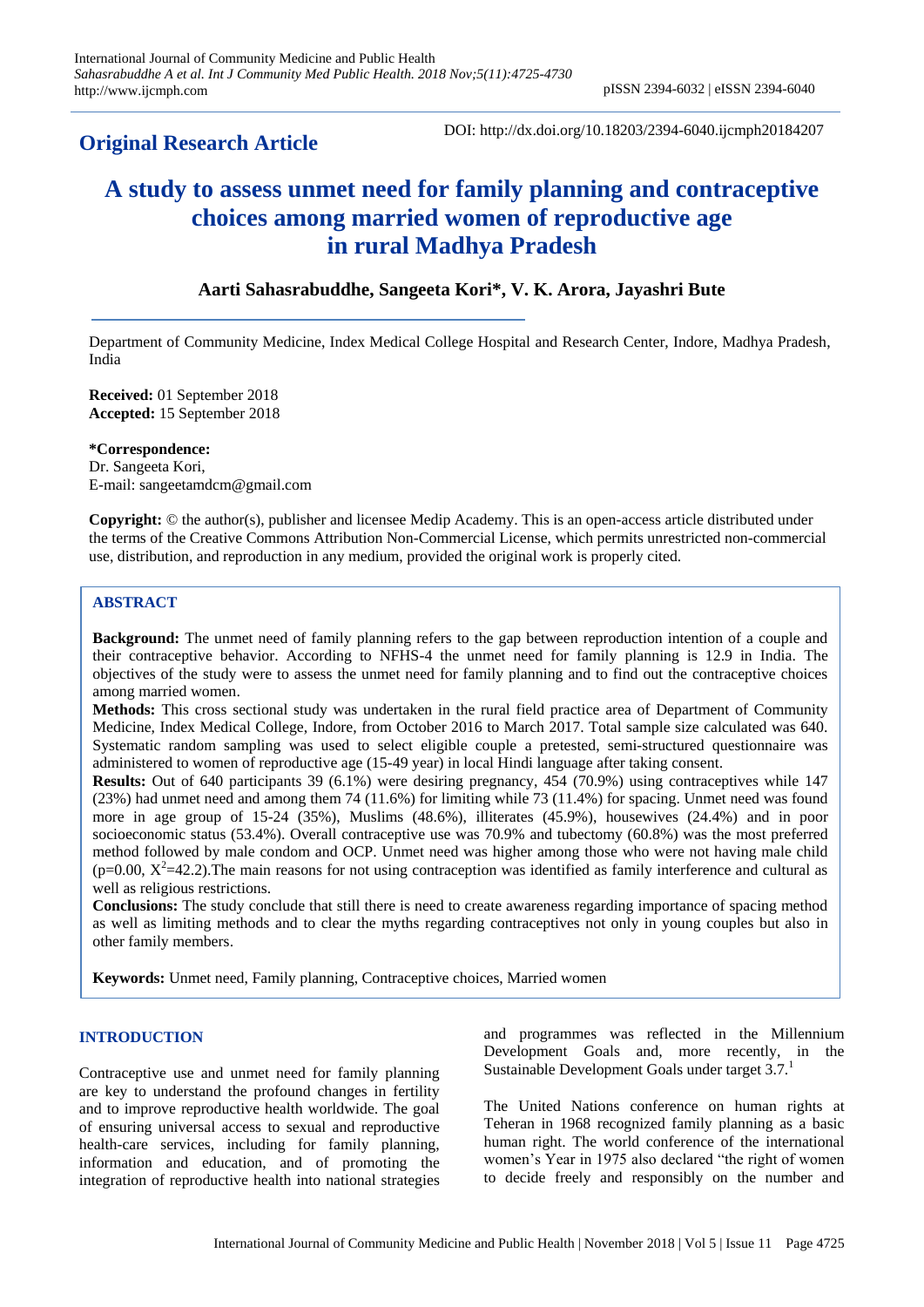spacing of their children and to have access to the information and means to enable them to exercise that right." Thus during the past few decades, family planning has emerged from whisper in private quarters to the focus of international concern as a basic human right, and a component of family health and social welfare.<sup>2</sup>

Worldwide in 2017, 63 per cent of married or in-union women of reproductive age were using some form of contraception, including any modern or traditional methods of contraception. Modern contraceptive methods constitute most contraceptive use. In 2017, 58 per cent of married or in-union women of reproductive age used a modern method of family planning worldwide, constituting 92 per cent of contraceptive users.<sup>3</sup> In India according to NFHS-4 the prevalence of contraceptive use among women in the reproductive age is 53.5 percent.<sup>4</sup>

Many women who are sexually active would prefer to avoid becoming pregnant, but nevertheless are not using any method of contraception including use by their partner. These women are considered to have unmet need for family planning. $^{2}$ 

After a live birth, the recommended interval before attempting the next pregnancy is at least 24 months in order to reduce the risk of adverse maternal, perinatal and infant outcomes. $5$  So that not only limiting the birth, spacing is also important to reduce the maternal, perinatal and infant morbidity and mortality.

At least 222 million women in developing countries have an unmet need for family planning. Each year there are 80 million unintended pregnancies and 40 million abortions worldwide.<sup>6</sup> According to NFHS-4 the unmet need for family planning is 12.9 in India.<sup>4</sup> While the unmet need for family planning has declined in most of the states, there is a need for considerable improvement in the coverage and quality of family planning services, especially in the seven large states of UP, Bihar, MP,

Rajasthan, Haryana, Assam and Gujarat. The total fertility rate for these states most lies in the range of 2.3- 3.2 while in other states India has achieved <2.1 i.e. replacement level fertility.<sup>2</sup> Thus more efforts need to be put in these states.

Our study aims to find out the unmet need and contraceptive choices among women in rural Madhya Pradesh.

#### **METHODS**

A cross sectional study was undertaken in the rural field practice area of Department of Community Medicine, Index Medical College, Indore which serves about 44386 population. The study was conducted over a period of six months from October 2016 to March 2017. The sample size for this study was calculated on the basis of total number of eligible couples. There were 6394 eligible couples in rural field practice area and we had taken 10% of that i.e. 640 as sample size. Systematic random sampling was used and after numbering, every  $10^{th}$ eligible couple was considered and women of that couples i.e. women of reproductive age group (15-49 years) were interviewed. A pretested, semi-structured questionnaire was administered in local Hindi language after taking consent from the participants. All divorcees, widows, pregnant women and those who had not given the consent were excluded. Data entry and analysis were done by using MS excel 2010 and Statistical software – SPSS 20.0.

#### **RESULTS**

As seen in Figure 1, out of 640 participants, 39 (6.1%) were desiring pregnancy, 454 (70.9%) using contraceptives while 147 (23%) had unmet need and among them 74 (11.6%) for limiting while 73 (11.4%) for spacing (Figure 1).



**Figure 1: Unmet need for family planning and contraceptive use among married women.**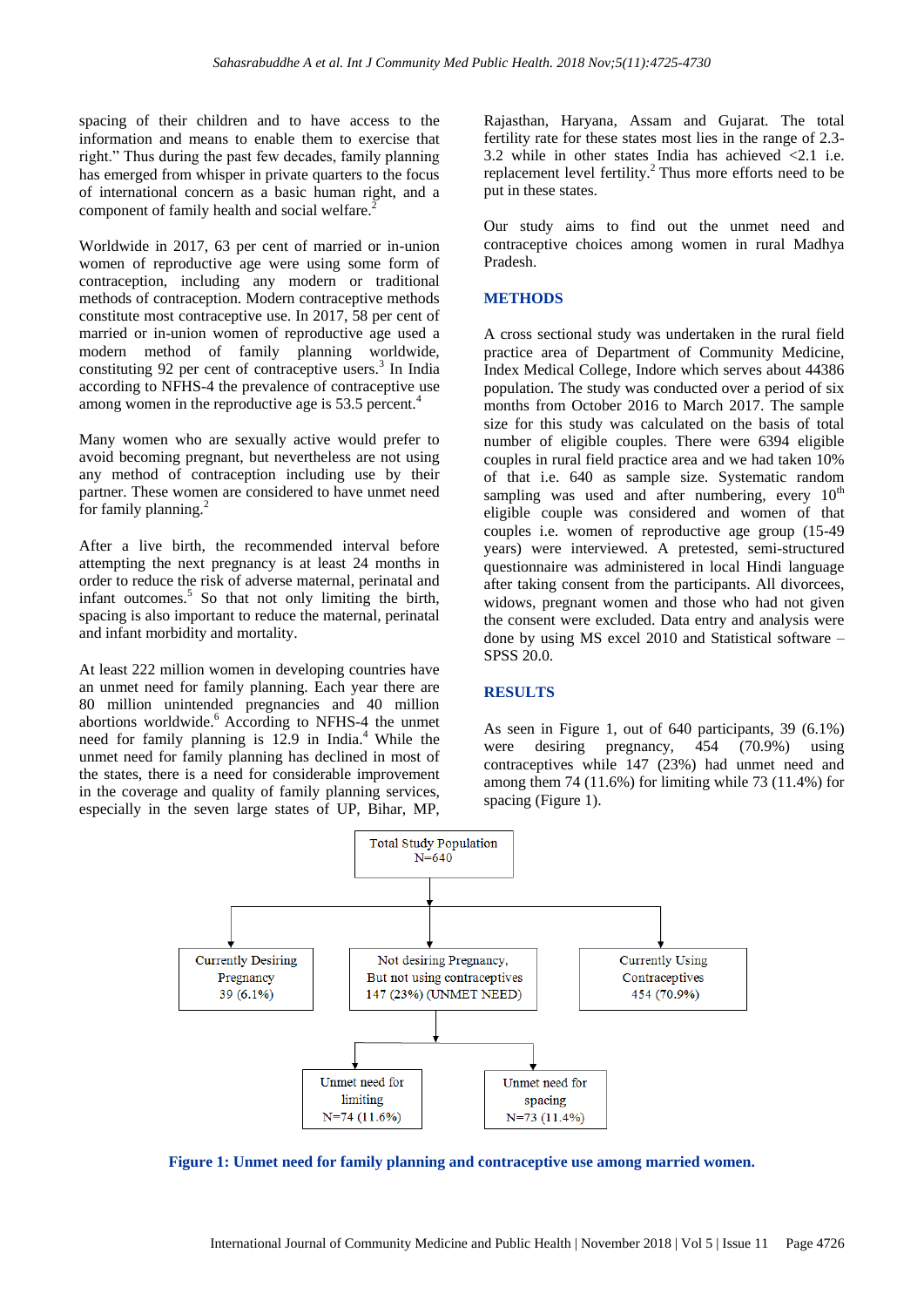| Table 1: Univariate analysis of socio-demographic factors determining unmet need for family planning of study |
|---------------------------------------------------------------------------------------------------------------|
| participants (value given in parenthesis is percentage).                                                      |

| Socio-demographic<br>variables              | <b>Women with unmet</b><br>$need (n=147)$<br>N(%) | <b>Women without</b><br>unmet need $(n=493)$<br>N(%) | <b>Unadjusted</b><br>odds ratio | 95% CI        | P value |
|---------------------------------------------|---------------------------------------------------|------------------------------------------------------|---------------------------------|---------------|---------|
| Age (in years)                              |                                                   |                                                      |                                 |               |         |
| $15 - 24$                                   | 89 (35)                                           | 165(65)                                              | $\mathbf{1}$                    |               |         |
| $25 - 34$                                   | 44(15.1)                                          | 248 (84.9)                                           | 3.04                            | 2.01-4.58     | 0.001   |
| 35 or more                                  | 14(14.8)                                          | 80 (85.2)                                            | 3.08                            | $1.65 - 5.7$  | 0.0004  |
| <b>Religion</b>                             |                                                   |                                                      |                                 |               |         |
| Hindu                                       | 127(21.5)                                         | 464 (78.5)                                           | 1                               |               |         |
| Muslim                                      | 17(48.6)                                          | 18(51.4)                                             | 0.28                            | $0.14 - 0.57$ | 0.0004  |
| Others                                      | 03(21.4)                                          | 11(78.6)                                             | 1.00                            | $0.27 - 3.6$  | 0.99    |
| <b>Education</b>                            |                                                   |                                                      |                                 |               |         |
| Illiterate                                  | 79 (45.9)                                         | 93 (54.1)                                            | 1                               |               |         |
| Primary                                     | 39 (10.7)                                         | 326 (89.3)                                           | 0.69                            | $0.40 - 1.21$ | 0.2     |
| Secondary                                   | 25(40.3)                                          | 37(59.6)                                             | 1.25                            | $0.69 - 2.26$ | 0.4     |
| Graduate or more                            | 04(9.8)                                           | 37(90.2)                                             | 7.85                            | $2.6 - 23.0$  | 0.0002  |
| Occupation                                  |                                                   |                                                      |                                 |               |         |
| Housewife                                   | 113 (24.4)                                        | 350 (75.6)                                           | $\mathbf{1}$                    |               |         |
| Working                                     | 34 (19.2)                                         | 143(80.8)                                            | 1.35                            | 0.88-2.08     | 0.1     |
| Socioeconomic status (modified B.G. Prasad) |                                                   |                                                      |                                 |               |         |
| 01                                          | 06(10.7)                                          | 42 (89.3)                                            | 1                               |               |         |
| 02                                          | 21(11.7)                                          | 158 (88.3)                                           | 1.07                            | $0.40 - 2.83$ | 0.88    |
| 03                                          | 36(14.7)                                          | 208 (85.3)                                           | 0.82                            | $0.32 - 2.08$ | 0.68    |
| 04                                          | 53(51.5)                                          | 50(48.5)                                             | 0.26                            | $0.10 - 0.72$ | 0.0092  |
| 05                                          | 31 (53.4)                                         | 27 (46.6)                                            | 0.12                            | $0.04 - 0.33$ | 0.0001  |

Table 1 shows univariate analysis of socio-demographic factors determining unmet need for family planning of study participants. Out of 640 women 147 (22.9%) had unmet need for family planning. Highest unmet need was observed in age group of 15-24 i.e. 35%. Unmet need was more among Muslims (48.6%), illiterates (45.9%) and housewives (24.4%). As socioeconomic status decreases unmet need increases. The unmet need was highest in class IV  $(51.5\%)$  and class V  $(53.4\%)$  of modified B.G. Prasad socioeconomic status classification (Table 1).

### **Table 2: Awareness of modern methods of family planning among study participants.**

| <b>Awareness of modern</b><br>methods of family<br><b>planning</b> | <b>Total</b><br>$(N=640)$ | Percentage<br>(9/0) |
|--------------------------------------------------------------------|---------------------------|---------------------|
| Yes                                                                | 545                       | 85.2                |
| No                                                                 | 95                        | 14.8                |

As evident by Table 2 majority of the women i.e. 545 (85.2%) were aware regarding modern methods of contraception (Table 2).

Figure 2 shows sources of information regarding modern contraceptive methods among those women who were aware about it. Most common sources of information

were husband and family members i.e. 53.8% followed by ASHA/ANM/AWW (25.1%), multimedia (11.2%) and doctors (9.9%) (Figure 2).



# **Figure 2: Source of information regarding contraceptive methods.**

As shown in Table 3 total 454 women were using contraceptive methods and among these methods tubectomy (60.8%) was the most preferred method followed by male condom and OCP i.e. 17.6% and13.5% respectively. IUCD is adopted by 2.2% while vasectomy was not accepted at all. Out of 454 users 27 (5.9%) used traditional methods like rhythm method and lactational amenorrhea (Table 3).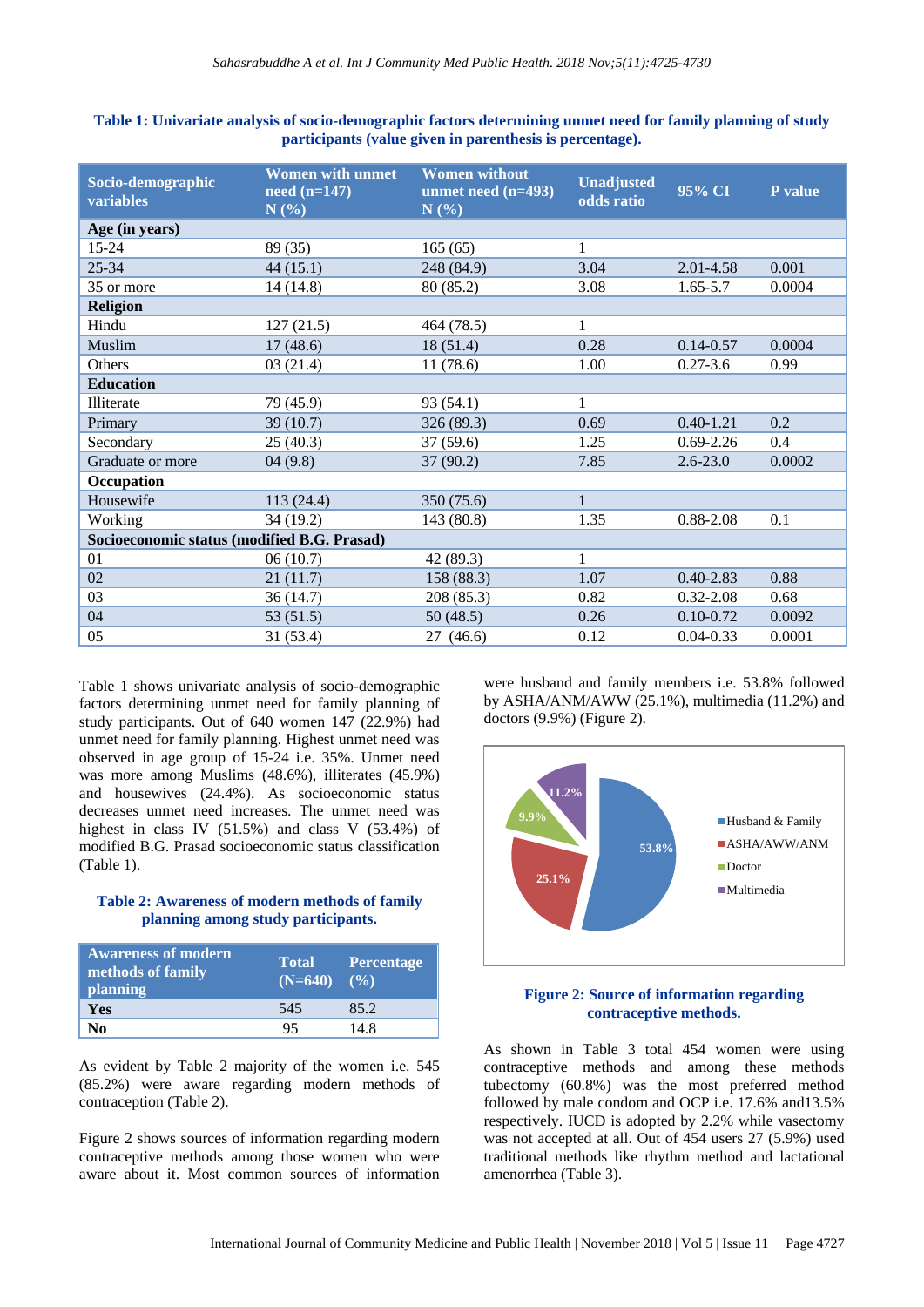## **Table 3: Contraceptive choices among currently users.**

| <b>Contraceptive choices</b><br>among currently users | <b>Total</b><br>$(N=454)$ | <b>Percentage</b><br>(9/0) |
|-------------------------------------------------------|---------------------------|----------------------------|
| <b>Tubectomy</b>                                      | 276                       | 60.8                       |
| <b>Male Condom</b>                                    | 80                        | 17.6                       |
| OCP                                                   | 61                        | 13.5                       |
| <b>IUCD</b>                                           | 10                        | 2.2                        |
| <b>Vasectomy</b>                                      |                           | 0.0                        |
| <b>Traditional Methods</b>                            |                           | 5 Q                        |

#### **Table 4: Unmet need for family planning in relation to presence of male child in family.**

| <b>Unmet need</b><br>for family<br>planning | <b>Male child</b><br>Present<br>$\mathbf{n}(\%)$ | <b>Male child</b><br><b>Absent</b><br>$\ln$ (%) | <b>Total</b> |
|---------------------------------------------|--------------------------------------------------|-------------------------------------------------|--------------|
| Yes                                         | 45(30.6)                                         | 102(69.4)                                       | 147          |
| N <sub>0</sub>                              | 301(61.0)                                        | 192 (38.9)                                      | 493          |
| <b>Total</b><br>h                           | 346                                              | 294                                             | 640          |

Table 4 shows significant relationship between unmet need and presence of male child in the family. It was observed that 69.4% of women who had unmet need, did not have a male child while 30.6% women with unmet need had a male child (p=0.00,  $X^2$ =42.2) (Table 4).

Table 5 shows the relationship between contraceptive use and acceptance of it by family members. Out of 454 contraceptive users 259 (57%) had family acceptance and 195 (43%) had not so and out of 186 non contraceptive users 88 (47.3%) had family acceptance and 98 (52.7%) had not (p=0.02,  $X^2$ =5.03) (Table 5).

Table 6 shows reasons for not using contraceptive among those who had unmet need. Out of 147 women majority i.e. 58 (44.2%) stated that there were family interference and cultural as well as religious restrictions. About 58 (39.5%) had health concern and fear of permanent loss of fertility. Contraceptive related problems like cost, side effects were reported by 11.5% and only 7% reported poor health services (Table 6).

 $P=0.00 \text{ X}^2 = 42.2 \text{ df}=1.$ 

**Table 5: Contraceptive use among participants in relation to family members acceptance.**

| <b>Contraceptive use</b> | <b>Acceptance by family members</b><br>for contraceptive use<br>N(% | Non acceptance by family members<br>for contraceptive use<br>N(% | <b>Total</b> |
|--------------------------|---------------------------------------------------------------------|------------------------------------------------------------------|--------------|
| Yes                      | 259(57)                                                             | 195 (43)                                                         | 454          |
| N <sub>0</sub>           | 88 (47.3)                                                           | 98 (52.7)                                                        | 186          |
| <b>Total</b>             | 347                                                                 | 293                                                              | 640          |

 $P=0.02 \text{ X}^2 = 5.03 \text{ df}=1.$ 

### **Table 6: Reasons for not using contraceptives among those who had unmet need.**

| <b>Reasons</b>                                               | Total $(N=147)$ | Percentage $(\% )$ |
|--------------------------------------------------------------|-----------------|--------------------|
| <b>Poor health service</b>                                   |                 | 4.8                |
| User related (health concern, fear of fertility loss)        | 58              | 39.5               |
| Contraceptive related (affordability, side effect)           |                 | 11.5               |
| Environment and family related (Family, cultural, religious) | 65              | 44.2               |

## **DISCUSSION**

In present study we found that out of 640 women of reproductive age group 147 (23%) of women had unmet need for family planning, in which 11.6% was for limiting 11.4% for spacing. This is quite higher than that of national and state figures i.e. 12.9% and 12.1% as per NFHS 4.<sup>4</sup> Our findings are in line with findings of studies done by Srivatava et al, Andurkar et al and Veena et al i.e.  $21.7\%$ ,  $20.54\%$  and  $23.3\%$  unmet need respectively.<sup>7-</sup> 9 Inconsistent findings were reported by Lekshmi et al, Nazir et al and Malini et al i.e. 49.8%, 9.1% and 39% respectively.10-12 As these studies were done at Karnataka, Ambala and Tamil Nadu respectively, it shows unmet need for family planning has high diversity in different states.

In our study there is almost equal unmet need for limiting (11.6%) as well as for spacing (11.4%) while other studies showed noticeable difference between these like Veena at al reported it 19% for spacing and 4.3% for limiting, Malini at al stated spacing as 12% and limiting as 27% while as per Sulthana et al unmet need for spacing and limiting is 4.9 and 22.5 respectively. $9,12,13$ 

As per our study unmet need was highest among younger age group 15-24. The findings are consistent with findings of Dheeraj et al, Veena et al, and Prasad et al.<sup>7,9,14</sup> Reason behind this may be family interference in decision of newly married couple. As in rural India, after the marriage of their children parents want grandchildren as early as possible without knowing the wish of couple. Other reasons like fear of side effects and permanent loss of fertility without having any children at younger age also contributes. Nazir et al found it higher in 40-44 year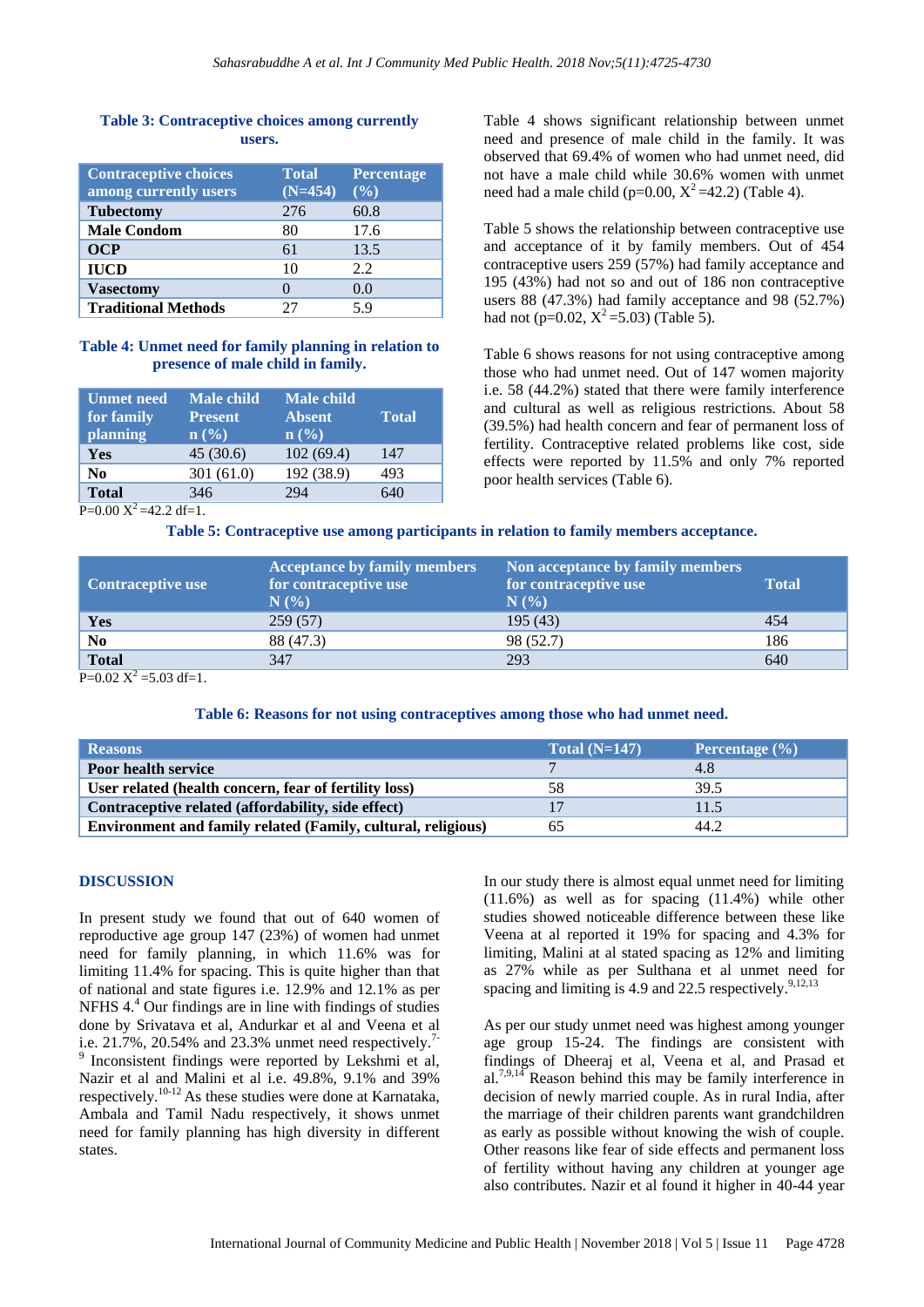of age group.<sup>11</sup> Unmet need is more common amongst illiterates. They might be easily influenced by family members decision of not to use contraceptives while educated women wanted to become pregnant by choice not by chance. Our findings are in line with study of Singh et al. $15$ 

In present study awareness regarding modern methods of family planning was found to be 85.2%. According to NFHS -4 99% couples know about atleast one modern method of contraception.<sup>5</sup> Ramaiah et al reported it as  $81\%$ .<sup>16</sup> Study done by Veena at al stated that  $70.1\%$ ,<sup>9</sup> while Prateek et al found it 52.2%.<sup>17</sup> More awareness in our study may be due to more involvement of ASHA/AWW/ANM in health education over the years. In our study overall contraceptive use was found to be 70.9% and among them 65% were used modern methods while 5.9% still believed in conventional methods. Among all contraceptive choices tubectomy was the most preferred choice (60.8%) followed by male condom and OCP i.e. 17.8% and 13.5% respectively. According to NFHS-4 similar pattern of preference was seen.<sup>4</sup> The findings are at par with the study of Sulthana et al which stated tubectomy 42.3% and condom 10.5% were most preferred choices.<sup>13</sup> In present study vasectomy was not adopted at all. It shows poor acceptance for vasectomy in rural India. Sulthana et al also reported similar results.<sup>13</sup> According to NFHS-4 vasectomy was the least preferred method.<sup>4</sup>

Significant association was observed between unmet need and absence of male child  $(p<0.05)$ . It has been observed that unmet need was more among those women who were not having male child in their family i.e. 102 (69.4%) while 301 (61%) participants who had male child, restricted their childbearing by adopting contraceptive methods. Those who had two or more children with at least one male child preferred tubectomy, while couples having girl child only, were confused whether to take one more chance or not because they needed at least one male child to carry the name of family. Singh S et al also reported that unmet need for family planning was high among those who had more daughters.

#### **CONCLUSION**

The study conclude that still there is need to create awareness regarding importance of spacing method as well as limiting methods and to clear the myths regarding contraceptives not only in young couples but in other family members also. To achieve replacement level of fertility further motivation is needed. As a preference for the male child contributes to unmet need for family planning, some efforts must be taken in direction of women empowerment and gender equality.

*Funding: No funding sources*

*Conflict of interest: None declared*

*Ethical approval: The study was approved by the Institutional Ethics Committee*

#### **REFERENCES**

- 1. Family Planning United Nations Population Division/DESA: Fertility and Family Planning Section. World Contraceptive Use 2009: Unmet Need for Family Planning. Available at: http://www.un.org/en/development/desa/population/ publications/theme/family planning/index.shtml. Accessed on 10 January 2018.
- 2. Park K. Park's Textbook of preventive & social medicine. 24 edn. Jabalpur: M/s Banarsidas Bhanot Publisher; 2017: 523-545.
- 3. World Family Planning –The United Nation Available at: http://www.un.org/en/development/ desa/population/publications/pdf/family/WFP2017\_ Highlights.pdf. Accessed on 10 January 2018.
- 4. International Institute for Population Sciences (IIPS). National Family Health Survey (NFHS-IV), India,2015:2016 fact sheet. Available at http://rchiips.org/NFHS/factsheet\_NFHS-4.shtml#. Accessed on 20 July 2018.
- 5. Report of a WHO Technical Consultation on Birth Spacing Available at: http://apps.who.int/iris/ bitstream/handle/10665/69855/WHO\_RHR\_07.1\_e ng.pdf. Accessed on 01 August 2018.
- 6. Choices not Chance. UNFPA United Nations Population Fund. The UNFPA Family Planning Strategy 2012-2020: Available at: https://www. unfpa.org/publications/choices-not-chance. Accessed on 3 September 2018.
- 7. Srivastava DK, Gautam P, Gautam R, Gour N, Bansal M. A study to assess the unmet needs of family planning in Gwalior district and to study the factors that helps in determining it. Natl J Community Med. 2011;2(1):28-31.
- 8. Andurkar SP, Yadav VB, Dalvi SD. Study of unment need for family planning among married women of reproductive age in urban health central field practice area of Govt. Medical College, Aurangabad. Indian J Public Health. 2006;50:45-6.
- 9. Veena V, Holla R, Parasuramalu BG, Balaji R. Unmet Need For Family Planning: a Challenge to Public Health. Natl J Community Med. 2014;5(4):401-5.
- 10. Lekshmi AR, Anusuya, Manjula. A study to assess the factors influencing unmet need of family planning among married women in selected villages of Udupi district, Karnataka. NUJHS. 2014;4(1):24- 7.
- 11. Nazir S, Mittal A, Anand BK, Goel RKD, Singh J, Rashid A. Determinants of Unmet Need for Family Planning In a Developing Country: An Observational Cross Sectional Study. Natl J Community Med. 2015;6(1):86-91.
- 12. Bhattathiry MM, Ethirajan N. Unmet need for family planning among married women of reproductive age group in urban Tamil Nadu. J Family Community Med. 2014;21(1):53–7.
- 13. Sulthana B, Shewade HD, Sunderamurthy B, Keerthana M, Subramanian M. Unmet neet for